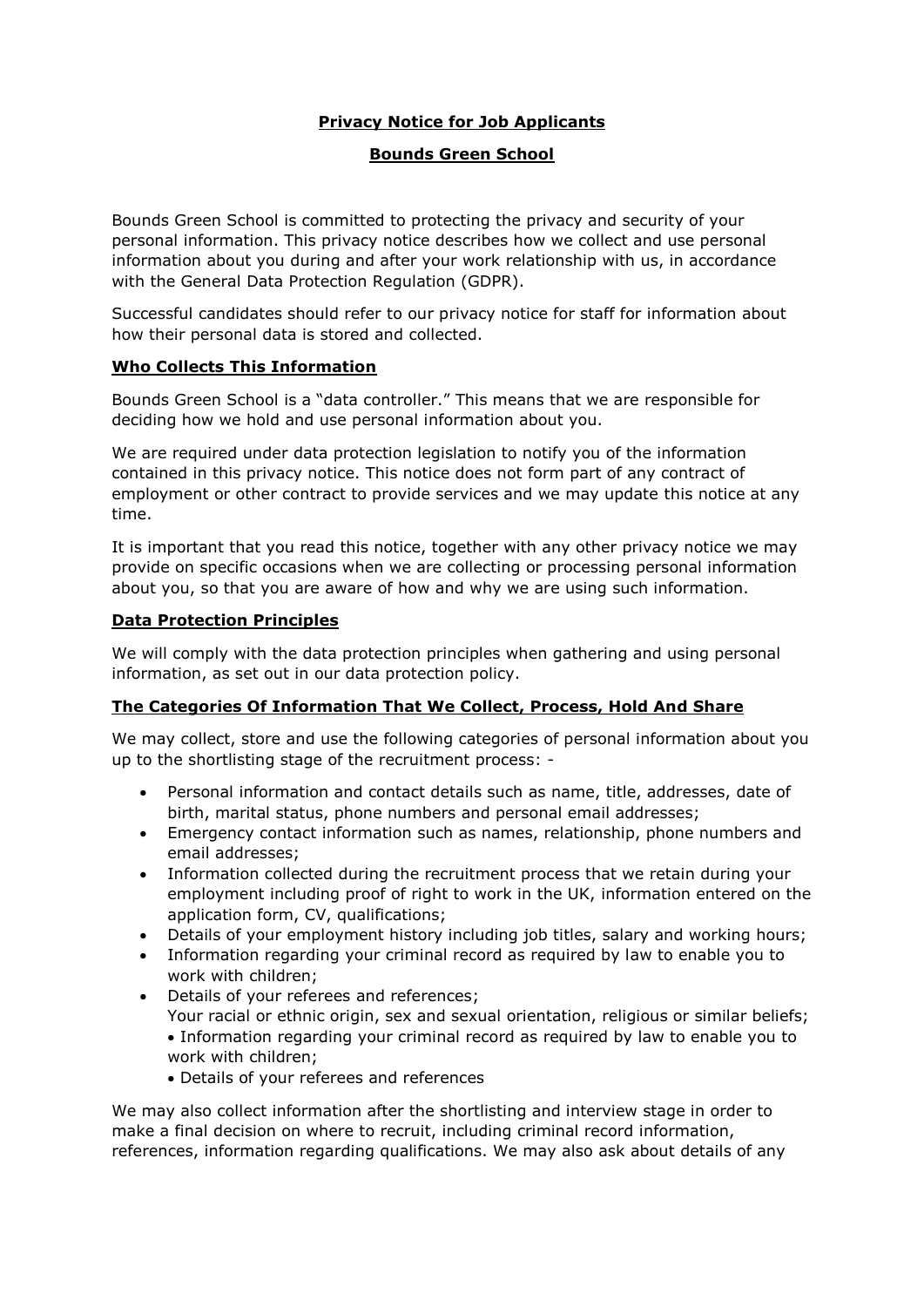conduct, grievance or performance issues, appraisals, time and attendance from references provided by you.

## **How We Collect This Information**

 We may collect this information from you, your referees, your education provider, relevant professional bodies the Home Office and from the DBS.

## **How We Use Your Information**

We will only use your personal information when the law allows us to. Most commonly, we will use your information in the following circumstances: -

- Where we need to take steps to enter into a contract with you;
- Where we need to comply with a legal obligation (such as health and safety legislation, under statutory codes of practice and employment protection legislation);
- Where it is needed in the public interest or for official purposes;
- Where it is necessary for our legitimate interests (or those of a third party) and your interests, rights and freedoms do not override those interests.
- Where you have provided your consent for us to process your personal data.

Generally the purpose of us collecting your data is to enable us to facilitate safe recruitment and determine suitability for the role. We also collect data in order to carry out equal opportunities monitoring and to ensure appropriate access arrangements are put in place if required.

If you fail to provide certain information when requested, we may not be able to take the steps to enter into a contract with you (for example if incorrect references are provided), or we may be prevented from complying with our legal obligations (such as to determine suitability to work with children).

We will only use your personal information for the purposes for which we collected it, unless we reasonably consider that we need to use it for another reason and that reason is compatible with the original purpose. If we need to use your personal information for an unrelated purpose, we will notify you and we will explain the legal basis which allows us to do so.

## **How We Use Particularly Sensitive Information**

Sensitive personal information (as defined under the GDPR as "special category data") require higher levels of protection and further justification for collecting, storing and using this type of personal information. We may process this data in the following circumstances: -

- In limited circumstances, with your explicit written consent;
- Where we need to carry out our legal obligations in line with our data protection policy;
- Where it is needed in the public interest, such as for equal opportunities monitoring;
- Where it is needed to assess your working capacity on health grounds, subject to appropriate confidentiality safeguards. Less commonly, we may process this type of information where it is needed in relation to legal claims or where it is necessary to protect your interests (or someone else's interests) and you are not capable of giving your consent.

# **Criminal Convictions**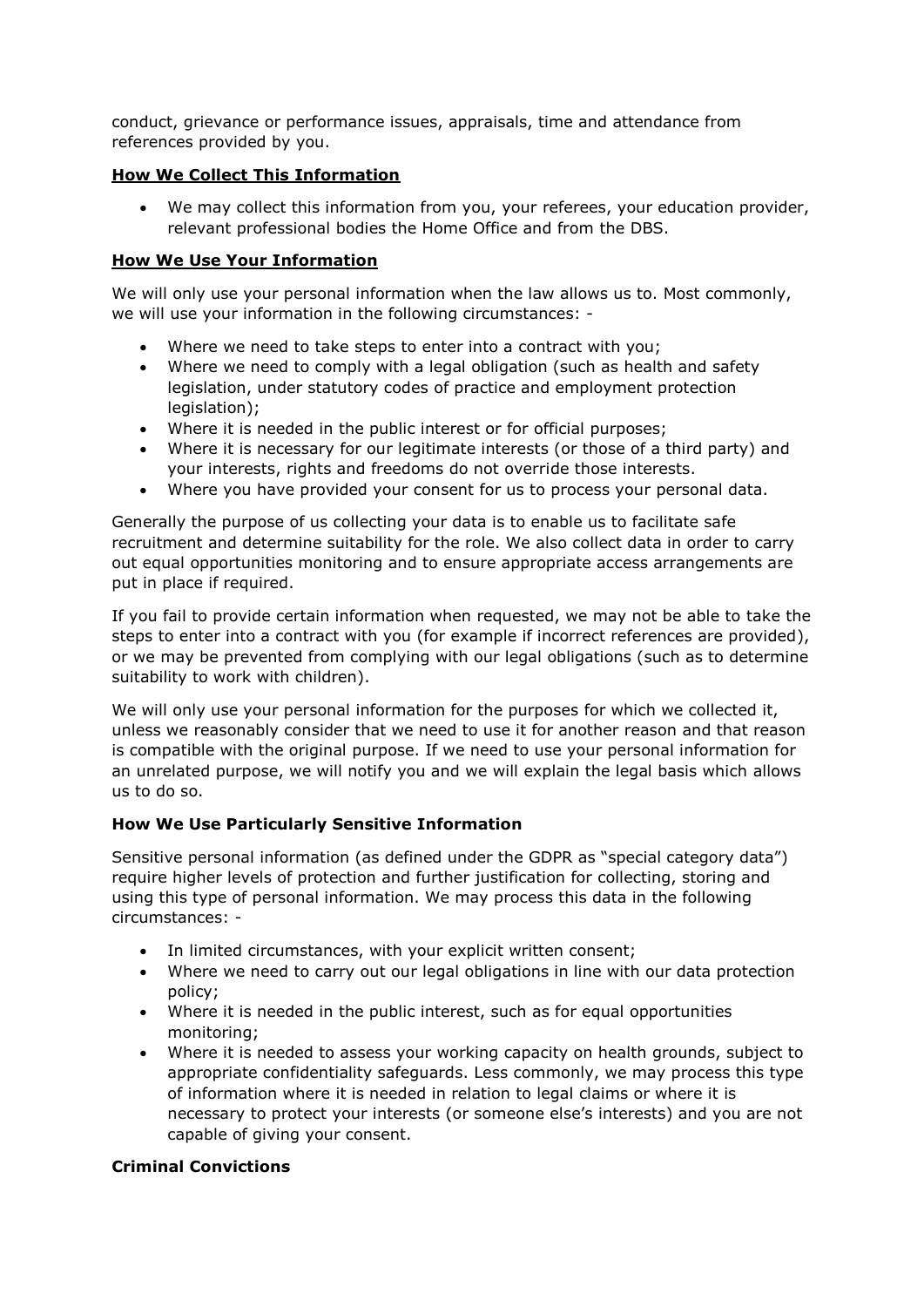We may only use information relating to criminal convictions where the law allows us to do so. This will usually be where it is necessary to carry out our legal obligations. We will only collect information about criminal convictions if it is appropriate given the nature of the role and where we are legally able to do so.

Where appropriate we will collect information about criminal convictions as part of the recruitment process or we may be notified of such information directly by you in the course of working for us.

## **Sharing Data**

We may need to share your data with third parties, including third party service providers where required by law, where it is necessary to administer the working relationship with you or where we have another legitimate interest in doing so.

These include the following: -

- Academic or regulatory bodies to validate qualifications/experience (for example the teaching agency);
- Referees;
- Our Local Authority in order to meet our legal obligations for sharing data with it;
- Other schools:
- DBS; and
- Recruitment and supply agencies.

We may also need to share some of the above categories of personal information with other parties, such as HR consultants and professional advisers. Usually information will be anonymised but this may not always be possible. The recipients of the information will be bound by confidentiality obligations. We may also be required to share some personal information with our regulators or as required to comply with the law.

### **Retention Periods**

Except as otherwise permitted or required by applicable law or regulation, the School only retains personal data for as long as necessary to fulfil the purposes they collected it for, as required to satisfy any legal, accounting or reporting obligations, or as necessary to resolve disputes.

How long we keep your information will depend on whether your application is successful and you become employed by us, the nature of the information concerned and the purposes for which it is processed. Full details on how long we keep personal data for is set out in our data retention policy.

### **Security**

We have put in place measures to protect the security of your information (i.e. against it being accidentally lost, used or accessed in an unauthorised way). In addition, we limit access to your personal information to those employees, agents, contractors and other third parties who have a business need to know. Details of these measures are available – please email the school office.

Third parties will only process your personal information on our instructions and where they have agreed to treat information confidentially and to keep it secure.

We have put in place procedures to deal with any suspected data security breach and will notify you and any applicable regulator of a suspected breach where we are legally required to do so.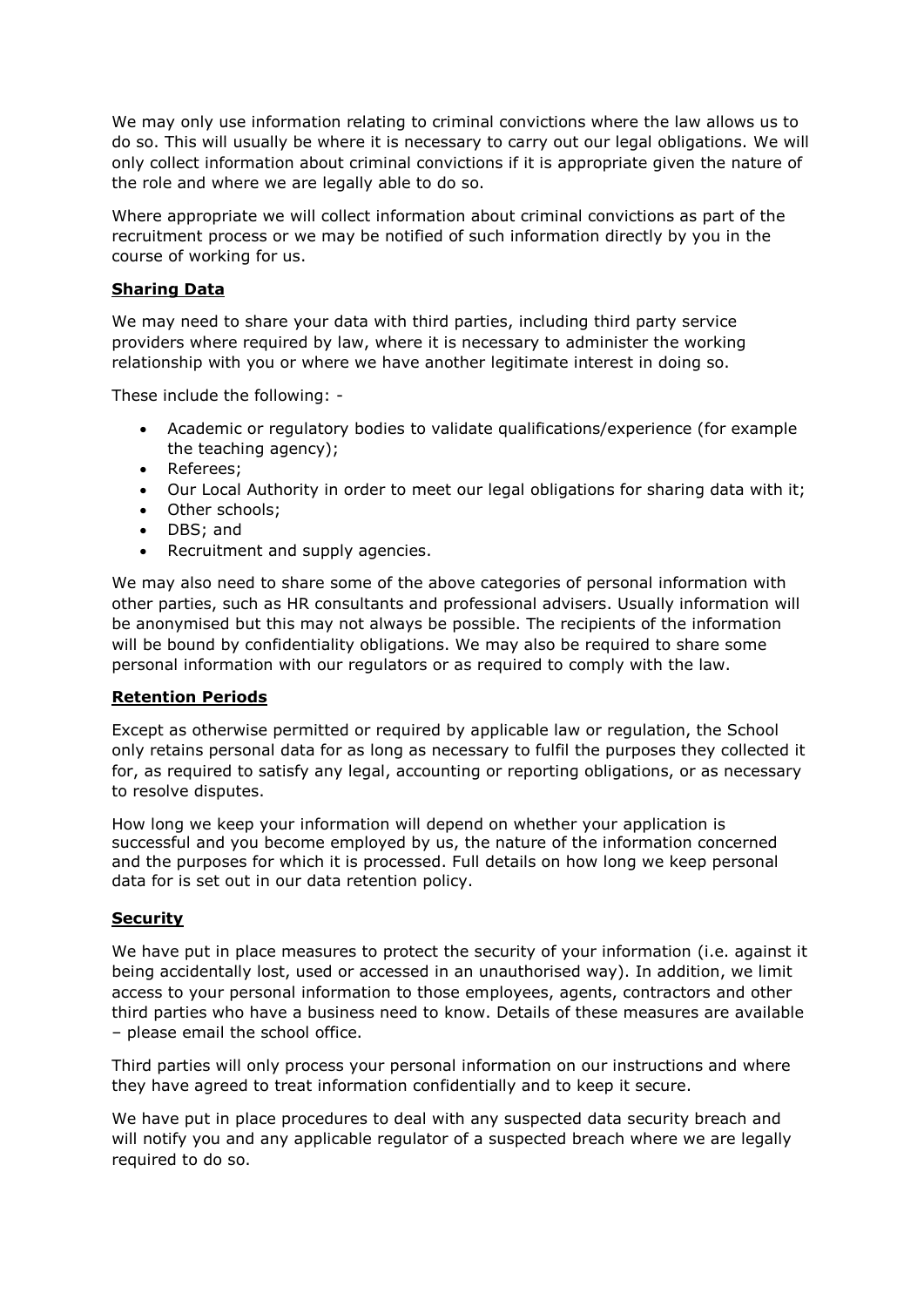# **Your Rights Of Access, Correction, Erasure And Restriction**

It is important that the personal information we hold about you is accurate and current. Please keep us informed if your personal information changes during your working relationship with us.

Under certain circumstances by law you have the right to: -

- Access your personal information (commonly known as a "subject access request"). This allows you to receive a copy of the personal information we hold about you and to check we are lawfully processing it. You will not have to pay a fee to access your personal information. However we may charge a reasonable fee if your request for access is clearly unfounded or excessive. Alternatively we may refuse to comply with the request in such circumstances.
- Correction of the personal information we hold about you. This enables you to have any inaccurate information we hold about you corrected.
- Erasure of your personal information. You can ask us to delete or remove personal data if there is no good reason for us continuing to process it.
- Restriction of processing your personal information. You can ask us to suspend processing personal information about you in certain circumstances, for example, if you want us to establish its accuracy before processing it.
- To object to processing in certain circumstances (for example for direct marketing purposes).
- To transfer your personal information to another party.

If you want to exercise any of the above rights, please contact the Head Teacher in writing.

We may need to request specific information from you to help us confirm your identity and ensure your right to access the information (or to exercise any of your other rights). This is another appropriate security measure to ensure that personal information is not disclosed to any person who has no right to receive it.

## **Right To Withdraw Consent**

In the limited circumstances where you may have provided your consent to the collection, processing and transfer of your personal information for a specific purpose, you have the right to withdraw your consent for that specific processing at any time. To withdraw your consent, please contact the Head Teacher. Once we have received notification that you have withdrawn your consent, we will no longer process your information for the purpose or purposes you originally agreed to, unless we have another legitimate basis for doing so in law.

## **How To Raise A Concern**

We hope that the Head Teacher can resolve any query you raise about our use of your information in the first instance.

We have appointed a data protection officer (DPO) to oversee compliance with data protection and this privacy notice. If you have any questions about how we handle your personal information which cannot be resolved by Head Teacher, then you can contact the DPO on the details below: -

Data Protection Officer: Judicium Consulting Limited Address: 72 Cannon Street, London, EC4N 6AE Email: [dataservices@judicium.com](mailto:dataservices@judicium.com) Web: www.judiciumeducation.co.uk